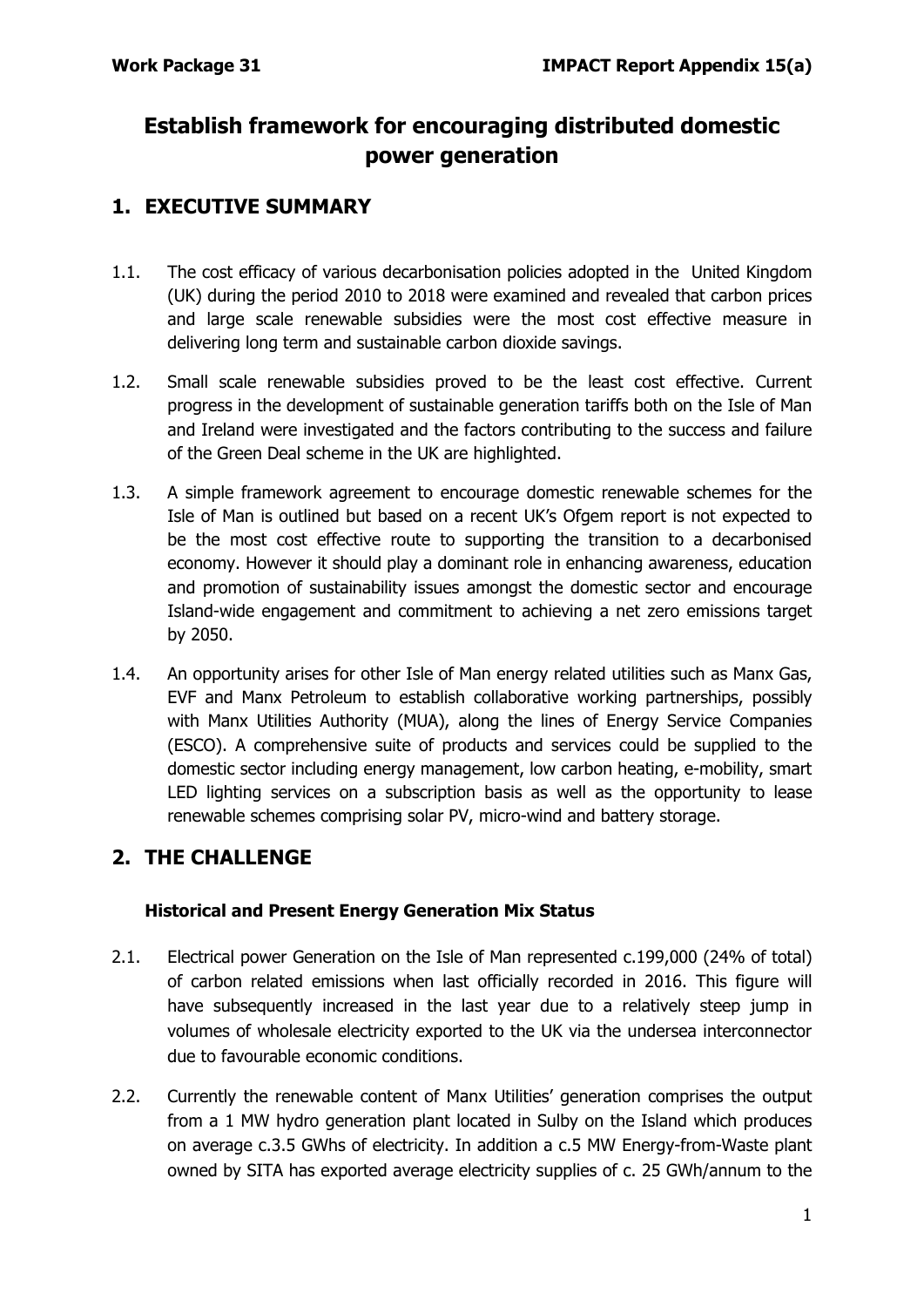MUA's grid but this volume has progressively fallen from an annual peak yield of over 30 GWh in the early years of commissioning in 2005. The Isle of Man's gross annual electricity retail consumption – taking into account parasitic loads at the power stations and transmission/distribution losses  $-$  is c. 405 GWh. Prior to the 'financial crash' in 2008-09, MUA's gross electricity revenues amounted to over 441 GWh and exhibited an annual growth rate of close to 3%. Subsequently, during the last decade, there has been a sustained downward trend of c.1% /annum in the Island's retail sales due to the adoption of extensive energy efficiency practices predominantly the adoption of LED lighting amongst households and businesses together with structural changes in the composition of the Island's economy resulting from consolidation of commercial activities within both the private and public sectors.

2.3. Extensive investment in the electrical generation supply and network reinforcement in the period 2000-2005 has resulted in a very secure and resilient electricity supply industry for the future but has subjected MUA to significant level of indebtedness. The latter has determined the scope, structure and rate of increase in subsequent electricity tariffs implemented to recover historic investments and has heavily influenced the degree of financial incentives that could be offered to encourage domestic and commercial customers investing in low and zero carbon technologies.

#### **Historic and current status of self-generation and renewables on the Island:**

- 2.4. Self-generation in the form of large (> 70 kVA) Combined Heat and Power plant (CHPs) featured strongly from 2005 amongst large commercial and public sector organisations when Manx Gas transferred a significant proportion of its customers in Douglas and Onchan from LPG/Town gas to natural gas following the commissioning of MU's gas fired generation plant. A total of 10 CHPs were commissioned by Manx Gas in the period 2003-2005 primarily amongst the island's hotels and schools with the largest (=750 kVA) installed at Nobles hospital. In aggregate, they represented a total of c.1.8MVA of self-generation capacity - and resulted in the 'loss' of c.8 GWh/annum of electricity retail sales to MUA. However, following the end of their standard 10 year service life, the majority of these CHPs have now been decommissioned and their replacements have not been installed. Small scale domestic micro-CHPs have been trialled in the past in the UK but their economics did not justify a mass rollout but the technology is subject to constant review.
- 2.5. To encourage renewable generation on the Isle of Man, the former Manx Electricity Authority (MEA) introduced a domestic home generation tariff which permitted households to install a maximum of 10 kWp of self-generation with the majority choosing 4 kWp of solar photovoltaic (PV) panels subject to local system integrity. These customers benefited from a net metering scheme whereby their surplus renewable units exported to MEA's network system were credited to their electricity accounts at the prevailing unit tariff rate. A maximum total of 19 customers took advantage of this scheme and averaged 35 MWh/annum of sales to MEA. In 2015- 16, no further domestic customers were permitted to take advantage of the net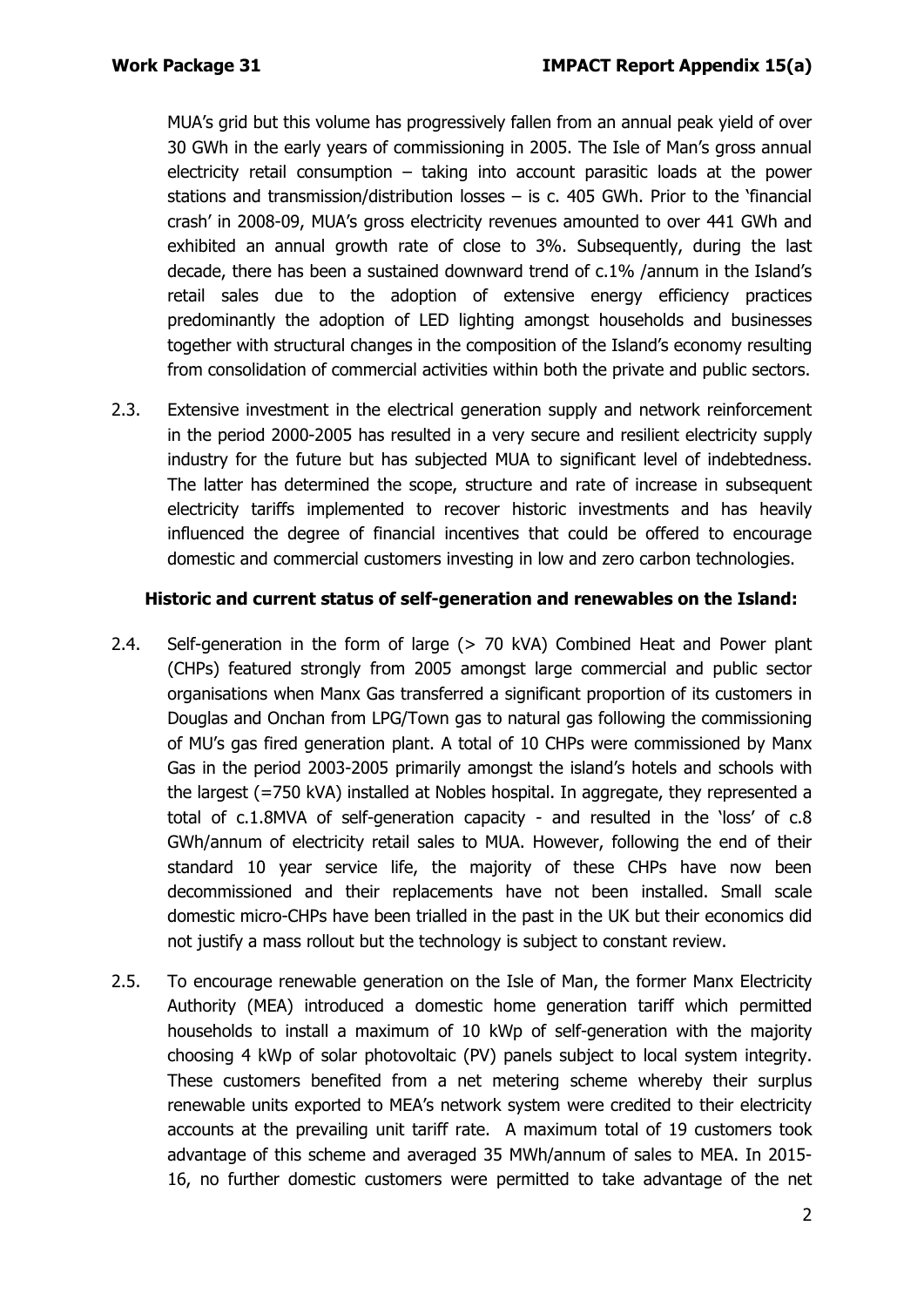metering scheme which was replaced with the Domestic Sustainable Generation that initially offered a reduced rate of c.8 p/kWh for excess units of renewable generation exported to MUA. At September 2019, 58 customers are registered with MUA on the DSG tariff representing a growth rate of 40%/annum albeit from a small baseline. These customers' self-generation projects predominantly comprised domestic solar PV panels although there were a few customers with micro-wind turbines. The current export credit on offer from MUA for DSG customers is 9.1 p/kWh which is considered very financially attractive especially given that the UK have abandoned their feed-in-tariff and export tariff of 5.4 p/kWh from April 2019.

#### **MUA's current range of renewable generation tariffs**

- 2.6. In 2016-17 MUA raised the limit for self-generation to 50 kWp and introduced a Commercial Sustainable Generation tariff which currently benefits seven commercial customers.
- 2.7. MUA is presently considering extending the Sustainable Generation tariff to industrial customers on the Maximum Demand tariff and is reviewing the current terms and conditions that were historically applicable with the onset of CHPs by Manx Gas. Current practice instigated following the advent of CHPs demanded that large scale self-generation – defined as >50 kW – made a contribution to MUA's annual costs of operating the network to a high standard level of quality and security of electricity supplies. In addition the requirement for MUA to carry spinning reserve i.e. spare generation headroom on its existing generation plant resulted in further costs from the loss of export potential. A Reserve Demand Charge (RDC) was subsequently implemented which is currently levied at the rate of £3.48 /kW/month to reflect the high load factor and loss of retail electricity units due predominantly to the CHPs. However it is recognised that low and zero carbon technologies present significantly lower load factors than CHPs and therefore if maintained at the present rate, the RDC would represent a major financial deterrent to future installation of solar PV generation in particular by industrial customers. Moreover the MUA also do not presently provide any credit to excess units exported to their network for large scale renewable schemes as is the case for commercial customers with renewable generation capacity of less than 50 kW.
- 2.8. Since 2011, MUA has also offered a Green tariff which matches the annual electricity consumption of a large commercial organisation with the generation output of the Sulby Hydro generation plant. This was initially offered to Marks & Spencer (IoM) as they embarked on a green strategy known internally as a 'Plan A' scheme which aimed to secure the electricity consumed at all their UK retailing and distribution centres wholly from either a dedicated localised renewable energy source or by purchasing an accredited green electricity supply from a UK energy supplier. To extend this scheme to the Isle of Man, MUA devised their own Green tariff and Marks & Spencer became its first beneficiary. Subsequently additional Island based customers have signed onto the Green tariff. The premium levied by MUA is 1p/kWh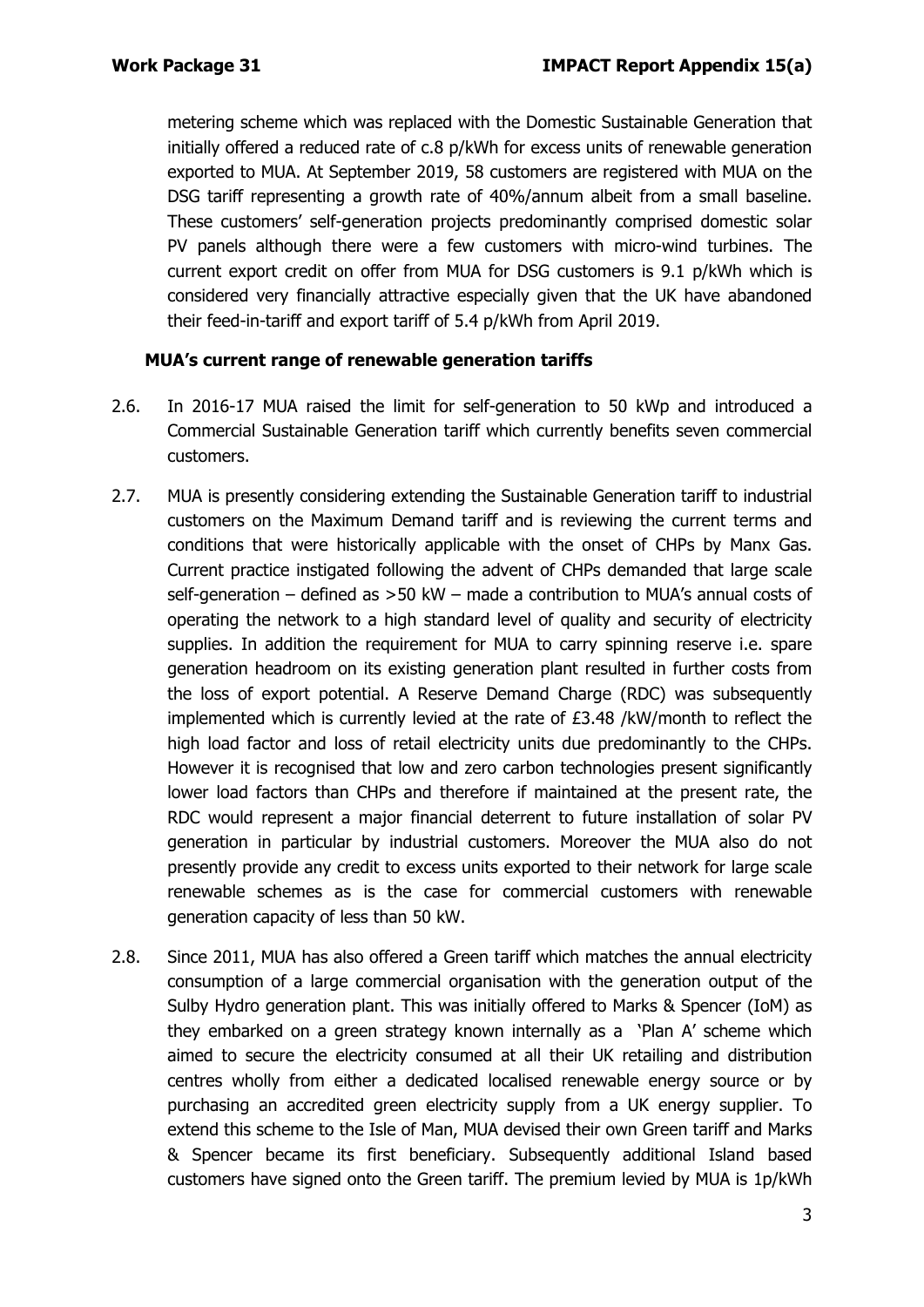above their standard electricity tariff and at its peak generated c. £40k/annum of 'green' revenues from three major organisations on the Island. The annual revenues were utilised to support the activities of MUA's Energy Efficiency officer.

#### **Isle of Man Government's Green Loans**

- 2.9. Isle of Man Government's Dept. for Enterprise (DfE) renamed their "Green Loan Scheme" to "Business Energy Saving Scheme" and relaxed the eligibility criteria to commercial businesses. Energy efficiency projects could receive support from £1,000 to a maximum value of £20,000 which was interest free and repayment terms up to five years. Applications for loans to the value of £5,000 would be fast tracked for completion. During the period February 2012 and December 2018, the former 2Green loan Scheme' attracted 95 enquiries of which 25 subsequently received approval with the total value of loans exceeding £0.25 million.
- 2.10. Energy saving projects considered included heating and lighting controls, insulation upgrades, solar heating systems, wind turbines and EV charging points. They also offered Environmental Consultancy to the value of £5,000 under the Business Improvement Scheme which would cover 50% of the costs for those companies wishing to adopt energy efficient practices or install low carbon/renewable technologies.

### **UK's Experience with former Green Deal the different phases of the Energy Company Obligation (ECO) scheme.**

2.11. In 2012/13, the UK introduced the Green Deal and Energy Company Obligation (ECO) schemes to encourage energy efficiency and adoption of low carbon technologies for households and small businesses.

### **The Green Deal**

- 2.12. The Green Deal was a previously untested policy instrument which allowed financing of energy efficiency retrofits of buildings by way of an on-bill charge attached to the property and not the occupant. Whilst ECO was a continued obligation of energy companies to deliver energy efficiency measures across the housing stock but with a dominant emphasis on higher cost insulation measures. Additional emission reduction schemes introduced in 2012 were specifically aimed at households and included the Carbon Emissions Reduction Target (CERT) and the Community Energy Saving programme (CESP). The latter policies were eventually replaced with ECO which was targeted at replacing both carbon saving and fuel poverty programmes.
- 2.13. However the National Audit Office in the UK concluded that the Department of Energy and Climate Change (DECC)'s £240 million Green Deal scheme achieved "virtually nothing" and "has not achieved value for money". The Green Deal exemplified a 'Pay-as-you-Save' scheme where loans were secured to fund energy efficiency measures and were expected to be repaid over time from the financial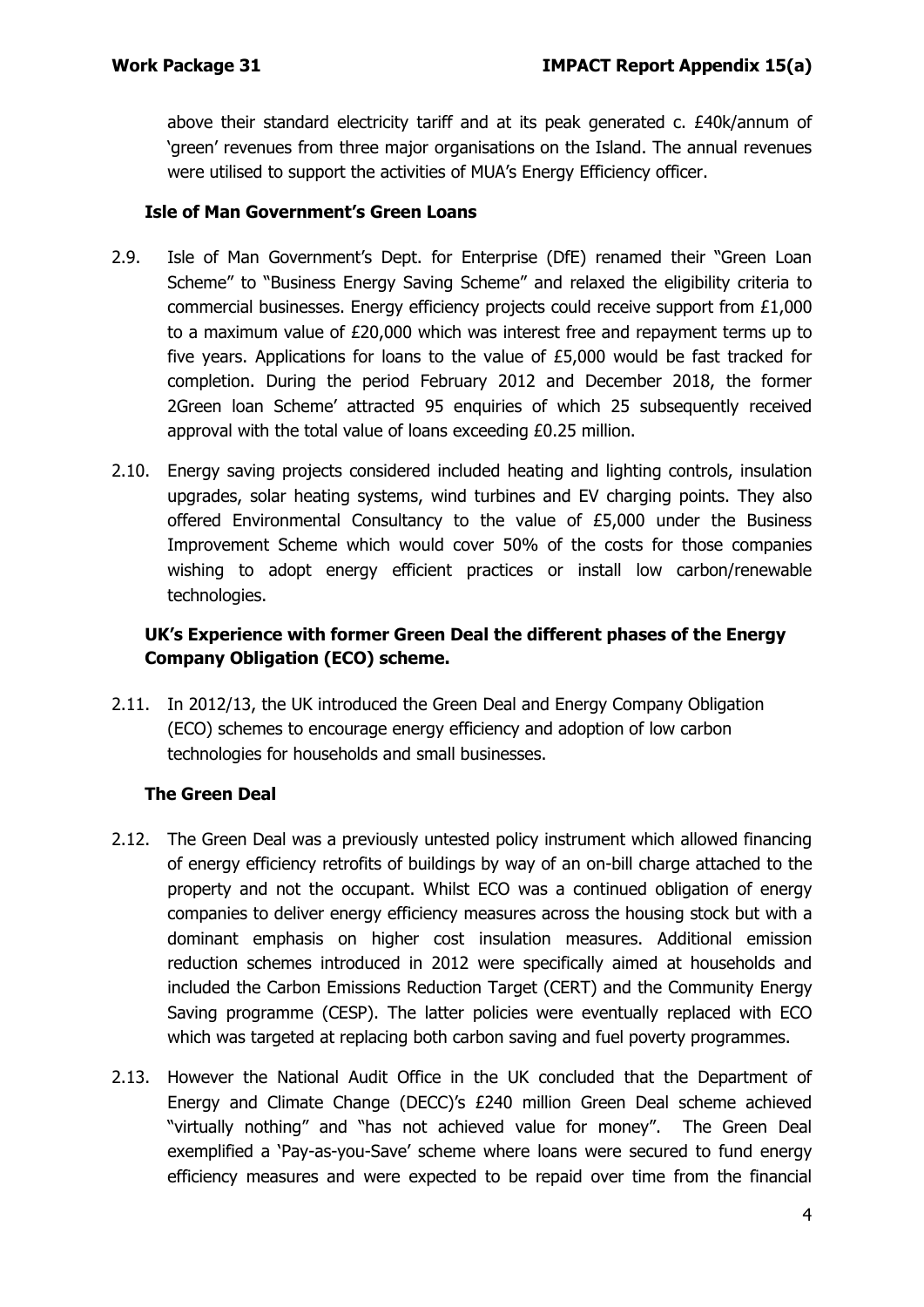savings created by the measures. However the main deterrent was perceived to be the 7-10% APR interest rate on the loan levied onto householders and therefore was not considered affordable give that personal loans were available at a lower interest rate. Its main tenet was the 'Golden Rule' which stipulated that the energy cost savings must not be more than the cost of the energy efficiency measures. Finance was attached to the property and recovered through additional charges on the electricity bill – even when the cost saving measures related to a different fuel such as gas. The final result was that over 300,000 Green Deal assessments led to just 1,815 'live'plans – a conversion rate of 0.6%.

- 2.14. In contrast a similar scheme implemented in Germany, from February 2002 and subsequently amended in 2007 and 2009, offered loans up to the value of €50,000 for the replacement of heating and domestic hot water systems but levied interest of just 1 - 4%. A million old homes were retrofitted and 400,000 new highly efficient homes built resulting in the annual energy consumption reducing by 900 GWhs and saving over €150 million in energy costs by the participating companies.
- 2.15. The key differences between the UK's Green Deal scheme and that implemented in Germany are tabled in Table 1 below;

|                               | UK Green Deal (2013-       | German EnEv (2006-2010)                |  |
|-------------------------------|----------------------------|----------------------------------------|--|
|                               | present)                   |                                        |  |
| Interest rate on loan         | 7.9-10% APR                | Publicly subsidised low                |  |
|                               |                            | interest rate $(1\% - 4\%)$            |  |
| Accessibility                 | Low-high customer dropout  | High - extensive marketing             |  |
|                               | rate - 0.6% successful     | campaigns                              |  |
|                               | conversion rate            |                                        |  |
| Main target market            | Homeowners                 | Landlords and public bodies            |  |
| Total cost of scheme (annual) | Value of investment: €380- | Average of $\epsilon$ 1.4 bn. Value of |  |
|                               | $\epsilon$ 525 m           | loans and grants: ~€3bn                |  |
| Attachment point of loan      | Electricity meter          | Person or organisation                 |  |
| Outreach                      | 1,815 homes in total       | 200,000 homes per year                 |  |
| CO2 emissions savings (Mt     | $0.3$ total                | 19                                     |  |
| CO <sub>2</sub> per year)     |                            |                                        |  |

Table 1: Differences between UK and Germany's 'Green Deal schemes'

### **The Energy Company Obligation (ECO)**

2.16. The Energy Company Obligation (ECO) was introduced in January 2013 and differed from the Green Deal which was primarily householder led to being supplier led and imposed as an obligation by Government on all energy suppliers to deliver domestic energy efficiency policies. Prior to implementation, the ECO scheme was estimated to cost energy companies c.£1.3 billion/annum but in reality have proved more costly. UK Government intended that ECO was value for money for energy consumers and that an optimal balance of carbon saving per unit of spend was successfully delivered. It was envisaged that each household would save c.£50/annum from energy cost savings with £30 - 35 attributable to the ECO proposals.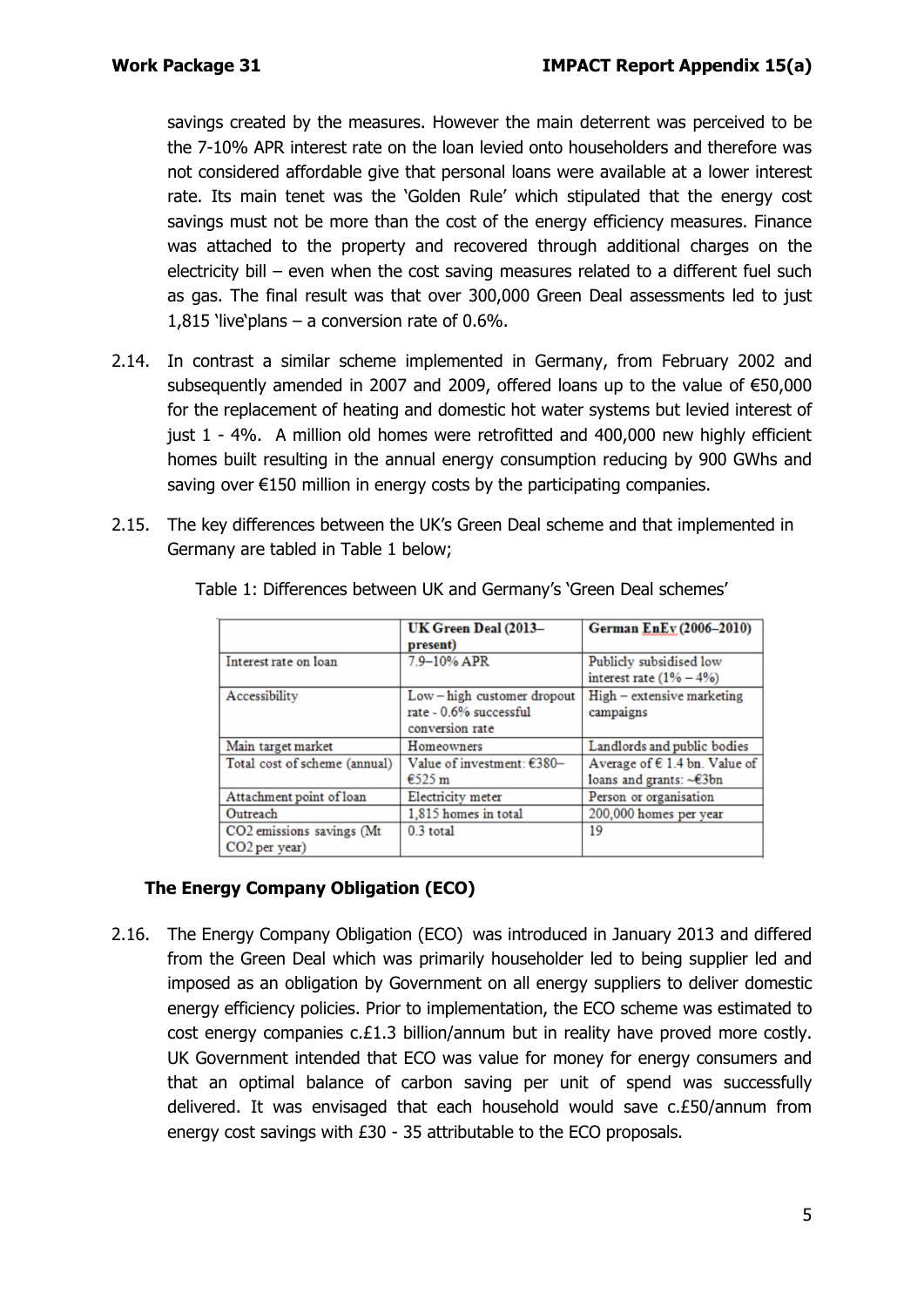2.17. The ECO obligation as at September 2018 has delivered over 2.4 million improvements in 1.9 million homes. The 2015 Government Spending Review disclosed that the supplier obligation would run for 5 years from April 2017 to March 2022 at an estimated cost of £640 million/annum. It has successfully aligned with Government's aims to encourage reliable, low cost and clean energy as well as committing to raise the energy efficiency of fuel poor homes to EPC Band C by 2030. The Electricity and Gas (ECO) Order of 2018 set the regulations to establish a third ECO scheme which would be targeted to predominantly support low income, vulnerable and fuel poor households. Main energy efficiency measures focused on loft, cavity and solid wall insulation and gas boiler upgrades.

#### **Isle of Man Domestic Electricity Demand composition**

- 2.18. The AE Technology (2010) report identified significant opportunities for improved energy efficiency and specifically for the domestic sector identified measures including loft and cavity wall insulation, draught proofing, improved heating controls and improved lighting. As these measures are cheaper than subsidising small scale renewable generation they should be pursued as a policy priority. In respect to heat only technologies, AET referred to the carbon reduction benefits afforded by biomass technologies for a range of applications but highlighted that some capital subsidy was necessary to facilitate the transition to small scale bio-mass in the domestic sector an economically viable proposition. Again heat pumps were referred to as another alternative low carbon heating solution but some degree of capital subsidy, grant or loan was required to contribute to the average  $(= c.E10 K/HP)$  cost of the domestic HP.
- 2.19. Figure 1 is an extract from the AET report, and highlights that lighting and appliances represent 108 GWh (c.64%) of total electricity domestic demand in 2009 based on typical UK breakdown of domestic electricity usage. Whilst for the commercial and industrial sectors, lighting equates to 88 Gh or over 40% of total electricity usage. Therefore the deployment of smart LED lighting would prove a cost and carbon effective viable measure to reducing electricity consumption.



## **Domestic electricity consumption**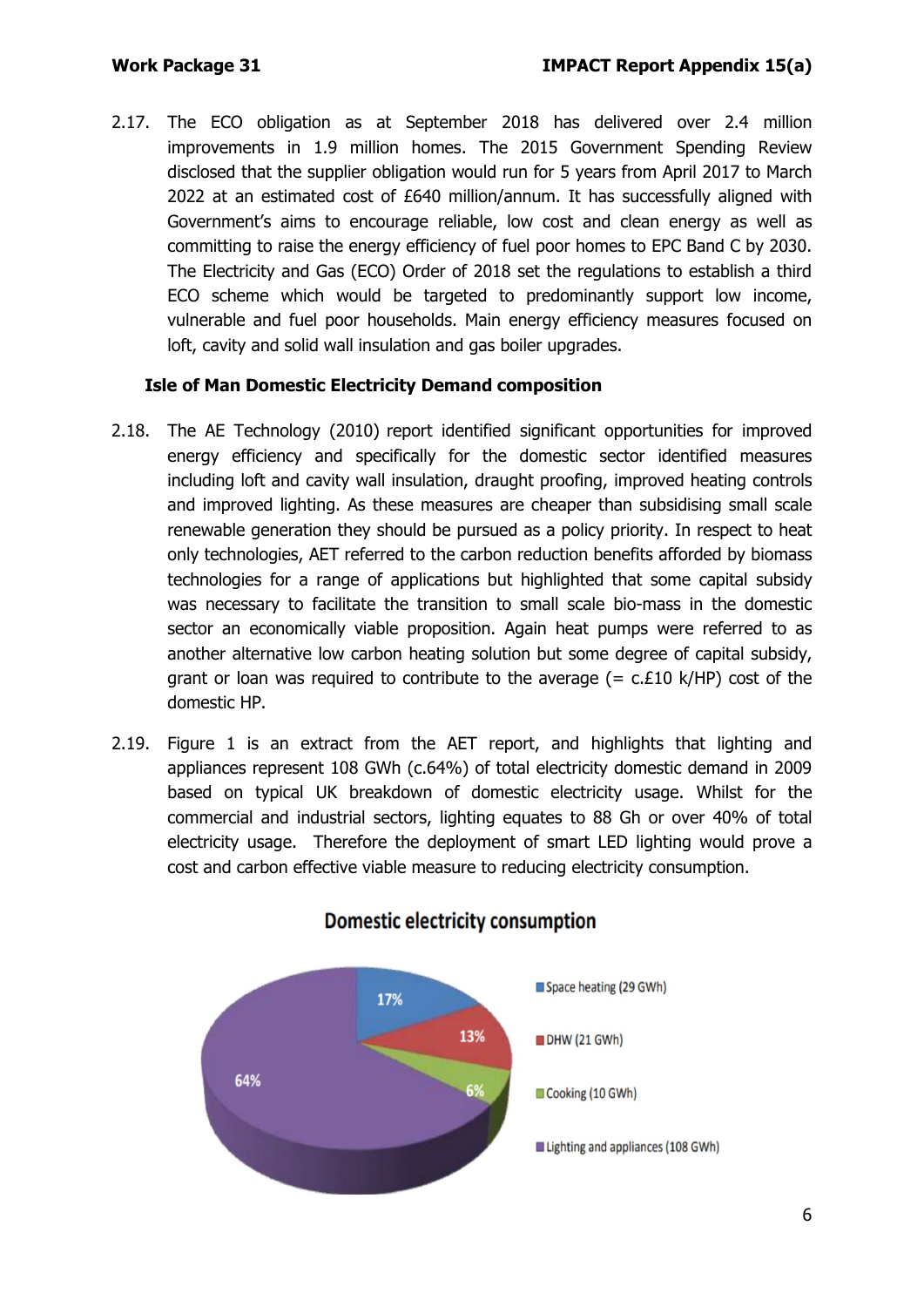Figure 1: Main components of Domestic Electricity Consumption on the Isle of Man in 2009

2.20. In 2008/09 the total domestic electricity consumption was determined at 168 GWh and predominantly associated with lighting and appliances. A decade later the total value for domestic electricity consumption in 2018/19 is less than 159 GWh – a reduction of almost 10%. This is mainly attributable to the widespread introduction of smart LED lighting schemes, purchase of more energy efficient energy appliances and an increased awareness in the financial advantages benefits of energy efficiency. This negative trend in electricity demand is expected to continue in the short term despite positive growth in the Island's population and number of new houses planned to be built in the future.

#### **AEA Technology Report – Key Conclusions in 2010**

2.21. In 2010, the IoM Government commissioned AEA Technology<sup>6</sup> to carry out a Renewable Energy Sustainability Study and identify the impacts and opportunities for the Isle of Man. The report highlighted that significant emission reductions could be achieved with improved building energy efficiency. In particular they stated that for the domestic sector the greatest potential savings could be realised from implementing space saving initiatives such as increased loft insulation, cavity wall insulation, draught proofing and boiler upgrades. Electricity savings were mainly focused on LED lighting and use of energy efficient appliances. They estimated c.£6 million/year but the energy efficiency programme required to be implemented would be significant and require substantial long term planning. In particular, Table 2 quantifies the potential savings with the costs of Double Glazing and Boiler Upgrades representing over 60% of the total cost of the measures.

| <b>Energy Efficiency</b><br><b>Measure</b> | <b>Total Energy</b><br><b>Saving</b><br>(kWh/ann<br>um) | <b>Unit Cost of</b><br><b>Achieving</b><br>saving<br>$(p/kWh)*$ | <b>Cost of Measure</b><br>(Ek) |
|--------------------------------------------|---------------------------------------------------------|-----------------------------------------------------------------|--------------------------------|
| <b>Loft Insulation</b>                     | 13,961,160                                              | 2.4                                                             | 335                            |
| Cavity<br>Wall<br><b>Insulation</b>        | 17,941,500                                              | 3.4                                                             | 610                            |
| <b>Solid</b><br>Wall<br><b>Insulation</b>  | 2,155,500                                               | 18.2                                                            | 392                            |

Table 2: AEA Technology report listing Domestic Energy Efficiency schemes.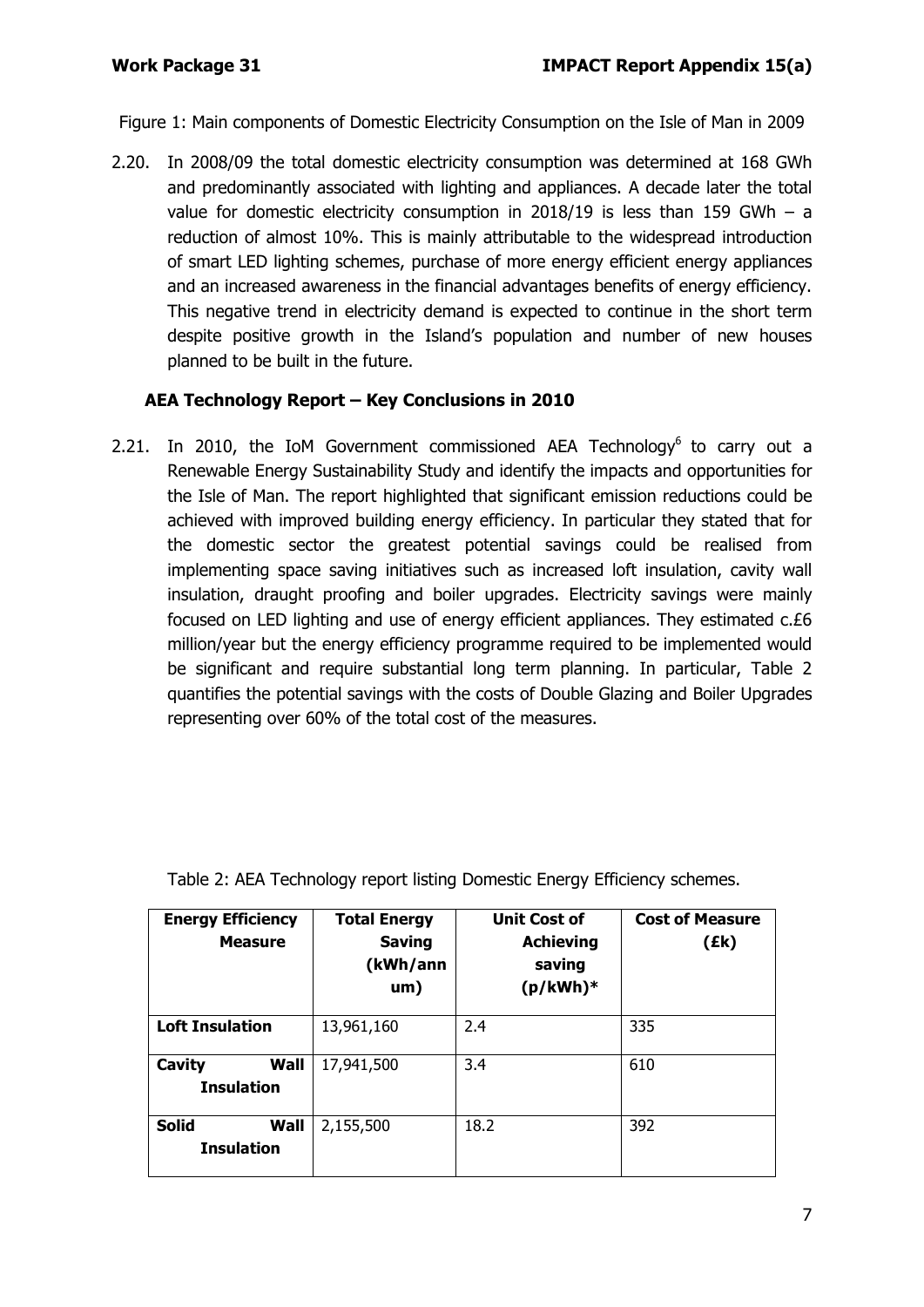| <b>Double Glazing</b>                                                                                                                                                                                                   | 5,262,000  | 26.5 | 1,393 |
|-------------------------------------------------------------------------------------------------------------------------------------------------------------------------------------------------------------------------|------------|------|-------|
| <b>Draught Proofing</b>                                                                                                                                                                                                 | 13,799,652 | 4.52 | 624   |
| <b>Boiler Upgrade</b>                                                                                                                                                                                                   | 30,913,200 | 7.45 | 2,303 |
| <b>Heating Controls</b>                                                                                                                                                                                                 | 7,728,300  | 2.74 | 212   |
| * Based on prevailing electricity unit price of 15.6p/kWh and natural gas of 5.86p/kWh at 2010<br>(2019 electricity and gas prices are 16.7p/kWh and 7.3p/kWh respectively ie inflationary<br>increases of 7% and 25%). |            |      |       |

2.22. Loft insulation, heating controls, Cavity wall insulation and draught proofing are shown to be the most energy efficient measures to adopt.

### **MUA/IoM Government progress so far in encouraging Energy Efficiency**

2.23. Back in 2009, the Isle of Man Government provided 'Energy Doctor' services which was supported by an 'Energy Initiatives' Fund to provided consumers practical advice on energy usage. It primarily targeted the fuel vulnerable sector to help them with reducing their gas and oil heating costs by improving their home insulation and better control of radiators. Manx Utilities employed an Energy Efficiency Officer to carry out the same activities but which were directed more at electricity usage. Subsequently some of the Energy Doctor's activities were eventually absorbed by MUA's EEO whose funding is partly recovered from MUA's Green tariff.

## **3. THE OPPORTUNITY**

### **Opportunities offered by Climate Change**

- 3.1. To reach net zero emissions by 2050, the Isle of Man will have to undergo a rapid transition to decarbonised transportation and heating which is expected to be prohibitively expensive when considering the current cost of Electric Vehicles (EVs) and Heat Pumps (HPs) and assuming their outright purchase.
- 3.2. Therefore the opportunity arises to develop different funding models and transitioning to transportation and heating as a service model. This relies on the customer choosing the level of outcomes whether in the form of number of guaranteed journeys or their desired comfort level temperature and engaging in a subscription model relying on monthly payments over a period of 10 to 20 years reflecting the design life of the appliance. The younger generation – millennials and Generation X - especially are familiar with this business model in respect to their telecommunication needs and therefore are expected to adapt easily to these new Emobility and smart heating funding solutions.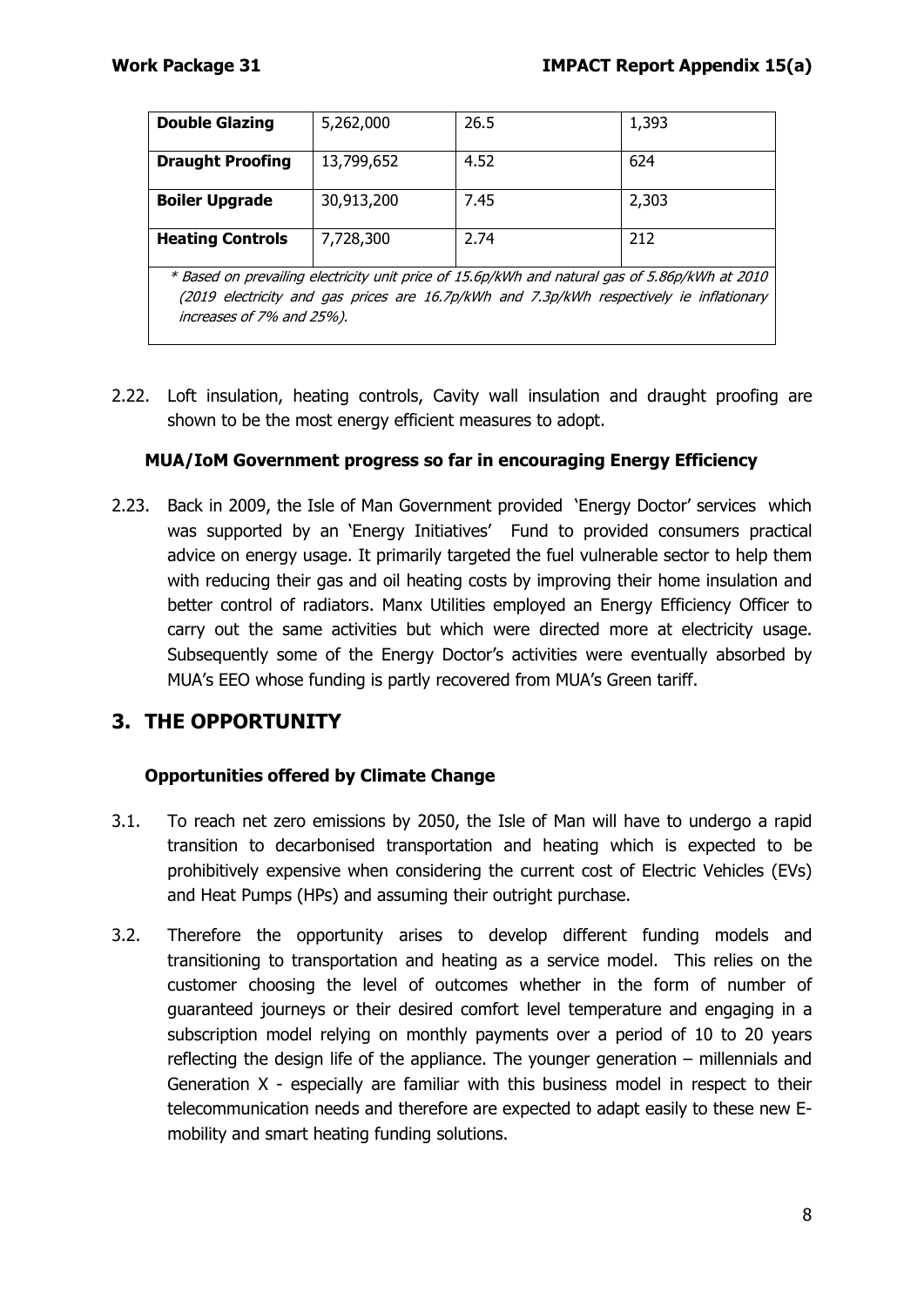- 3.3. The accelerated movement towards EVs and HPs will financially impact on the profitability of the gas and oil based utilities on the Island unless Energy Service Companies (ESCos) involving working relationships between different utilities – such as Manx Gas and Manx Utilities - are established which involve close collaboration and alignment of business objectives to the environmental benefit of the Isle of Man's community.
- 3.4. The basic principles behind the creation of ESCos is that third party funding would be initially used to implement energy efficiency measures or install renewable energy projects with the subsequent annual energy costs savings recovered by the third party over a typical 20 year project life.
- 3.5. Therefore in the short to medium term there could be a proliferation of bivalent low carbon heating systems comprising heat pumps and smaller gas boilers which would provide a sustainable revenue stream to the jointly owned ESCo possibly comprising Manx Gas and Manx Utilities. The heat pump/gas boiler hybrid model features strongly in NGC's 'Two Degrees' energy scenario with 2030 forecast volumes around 40% of ASHP projected volumes. Bivalent heating models would provide an added benefit to network operators by deferring major capital investment by Manx Utilities on its Island distribution network necessitated by an increase in the number of individual heat pumps in the future. During very cold winters, householders can switch solely to their gas boiler operation and therefore avoid adding incremental load to MUA's winter peak demand.
- 3.6. Similarly an interim transition in the transportation sector could be Plug-in Hybrids, especially if the latter were reconfigured to use bio-fuels as an alternative to petrol or diesel, mitigating an owners' concerns over the comparatively smaller driving range and relatively slow charging capability of EV charging stations. In the medium to long term as the batteries for new EVs become progressively larger in capacity – and therefore offering a longer driving range – and there is an increase in both the availability and accessibility to rapid charge EV charging stations, original PHEV owners will gradually switch to EVs.
- 3.7. Apart from low carbon demand-side technologies such as EVs and HPs, further support is required to encourage the growth of domestic and commercial solar PV installations. Competitively priced battery storage enhance the economic viability of solar PV installations and offer the opportunity to provide aggregated flexibility services to utilities to support their function of ensuring constant balancing of intermittent electrical supply and demand elements in the future.

## **Review of UK and Ireland's practices to encourage Distributed Energy Resources (DER)**

3.8. Back in 2010, the UK introduced the Feed–in-Tariff and Export Tariff for a range of small and large scale renewable technologies including domestic solar PV installations to mitigate the significant upfront capital costs of renewable generation schemes at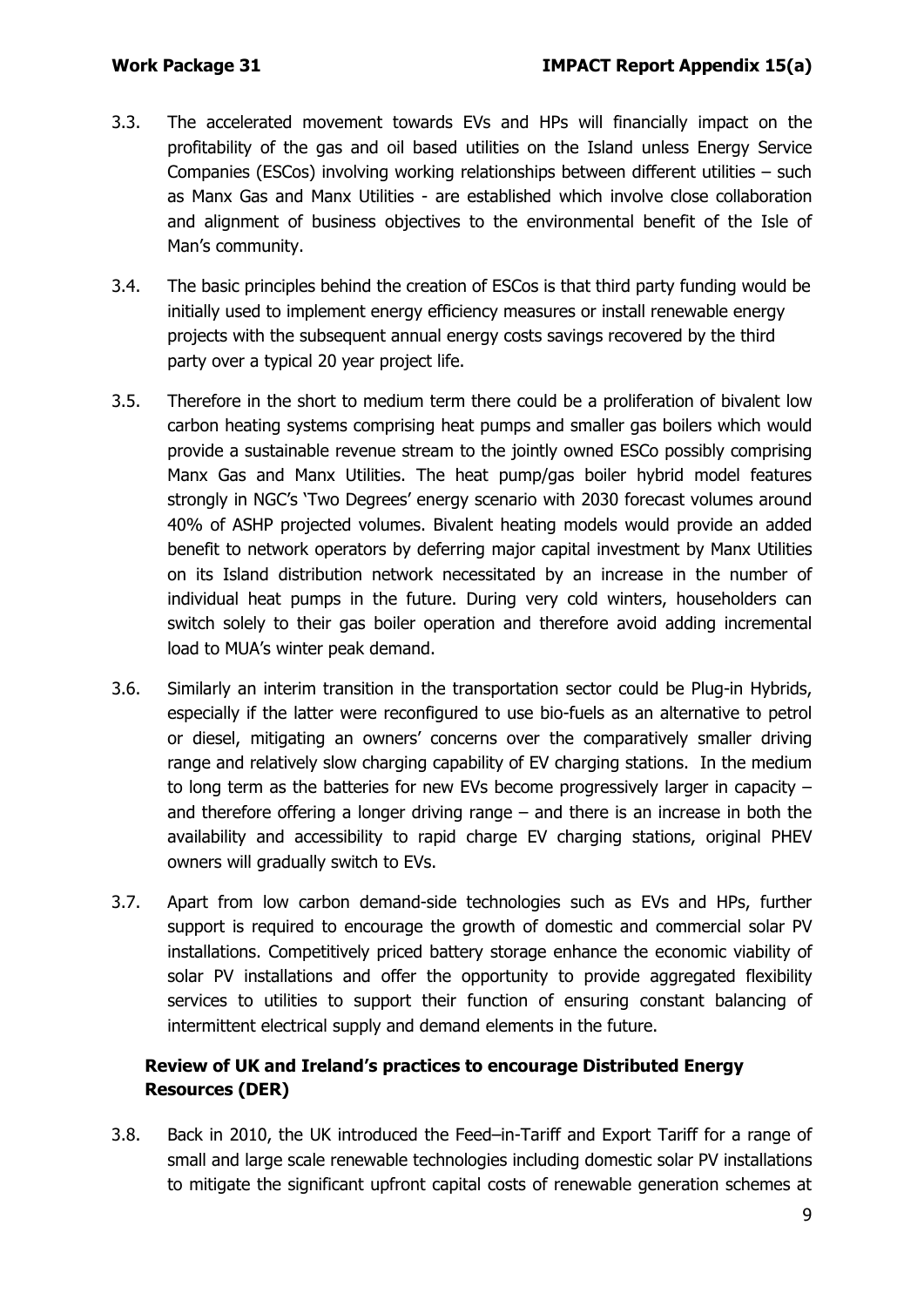the time. This was set initially at c.43p/kWh for solar PV, subject to annual inflation and payable for up to 20 years to reflect the high purchase costs of the solar PV panels. Degression limits were set whereby as certain renewable capacity thresholds were achieved, this would trigger a reduction in the level of the FiT payment which was aligned with the progressive fall in the capital costs of solar PV panels as the industry matured and benefited from economies of scale.

3.9. FiT Export and Generation tariffs in the UK have fallen substantially in percentage terms since their inception in 2010 as shown in Figure 2.



Data from Ofgem for newly-registered solar pv 0-10kW receiving the higher rate. The rate is for March 2019 as the FIT closed to new applications in April.

Figure 2: Feed-in-Tariffs 2010 to 2019

#### 3.10. Typical FiT Generation Tariffs in 2019 are shown in Table 3.

#### Table 3 Feed-in-Tariff Generation Rates 2019

|              | <b>Generation tariff (p/kWh)</b> |
|--------------|----------------------------------|
| Solar pv     | 3.79                             |
| Wind turbine | 8.24                             |
| Hydropower   | 8.03                             |
| Micro CHP    | 14.52                            |

Feed-in tariff generation rates are those which were available to new installations when the scheme closed to new applicants in March 2019. Based on installations of 10kW or less. CHP stands for Combined Heat and Power. Source: Ofgem.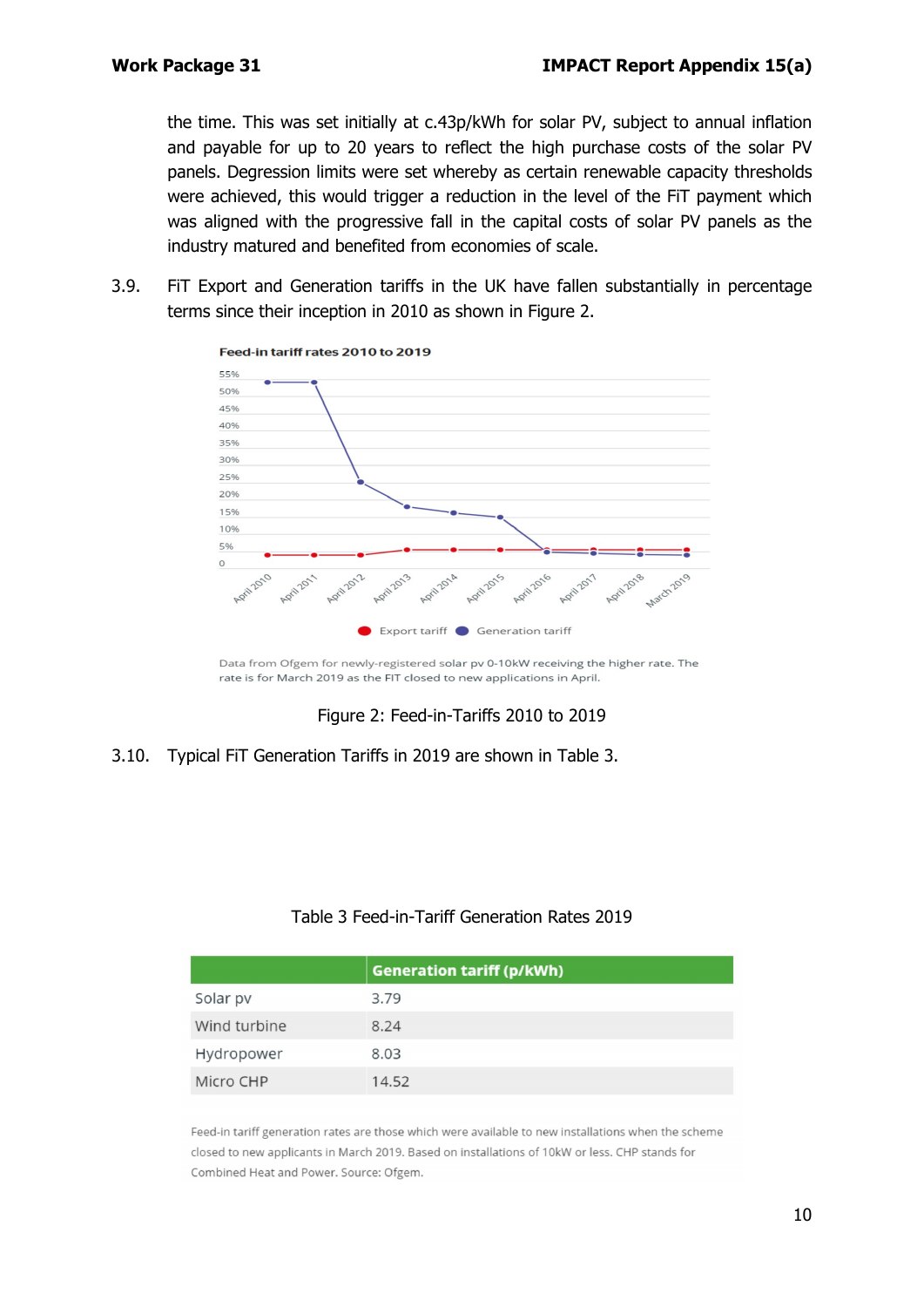- 3.11. Before its closure in March 2019, it was estimated that 80,000 homes in the UK were generating renewable electricity predominantly from solar photovoltaic (PV) panels.
- 3.12. A new incentive scheme named 'The Smart Export Guarantee' (SEG) has been introduced to replace the former FiT to reward homes for the surplus renewable electricity that they generate and export into the network. All energy suppliers in the UK with more than 150,000 customers are now obliged to offer the SEG tariff by the end of 2019. A stricter regime will be adopted to ensure that SEG payments are based on measured export of electricity volumes whereas previously 'deemed' volumes – normally 50% of the renewable generation used for self-consumption – were used to determine FiT payments. Individual supply companies will set the rates for SEG tariffs – not Government – and a smart meter will be needed to accurately measure and validate the renewable export on a half-hourly basis.
- 3.13. Homeowners in Ireland can access grants of €700/kWp of solar PV but limited to 2 kWp. However a further fixed grant of  $E1,000$  is also available for a battery storage system for a solar PV installation with a capacity of up to 4 kWp. For a typical threebedroomed semi-detached, the solar PV installation was expected to cost c.€1,800 but would result in an annual cost saving of €220. The grants are planned to be administered by the Sustainable Energy Authority of Ireland (SEAI) and once approved, homeowners are given six months to have the works completed by a registered contractor. The scheme will be subject to 6 monthly reviews and the costs scrutinised before broadening the scope to encompass other groups and technologies.
- 3.14. Other UK based energy efficiency schemes included the Energy Company Obligation (ECO) which commenced in 2013 and replaced the former energy supplier obligations of Carbon Emissions Reduction Target (CERT) and Community Energy Savings Programme (CESP).
- 3.15. Ofgem in its 2019 State of the Energy Market report stated that households and businesses collectively spend c.£55 billion on energy each year. To protect 'vulnerable' consumers, Ofgem implemented Government legislation to cap the price of default energy tariffs from January 2019. Direct subsidies targeted at vulnerable households amounted to £2.5 billion for winter 2018 with Winter Fuel payment providing £2 billion each year to pensioners. The report also highlights that greenhouse gas emissions from the UK electricity sector have fallen by more than 50% since 2012 and recognise that more aggressive targets for the decarbonisation of heat and transport are essential to achieve 2050 carbon targets. Carbon dioxide emissions from electricity generation in the UK fell by 11% in 2018 mainly attributable to wind, solar and bioenergy with a reduced reliance on coal. Ofgem have estimated that the carbon price underpinning the transition to a more renewable-centric generation mix has cost consumers c.£31/tonne of carbon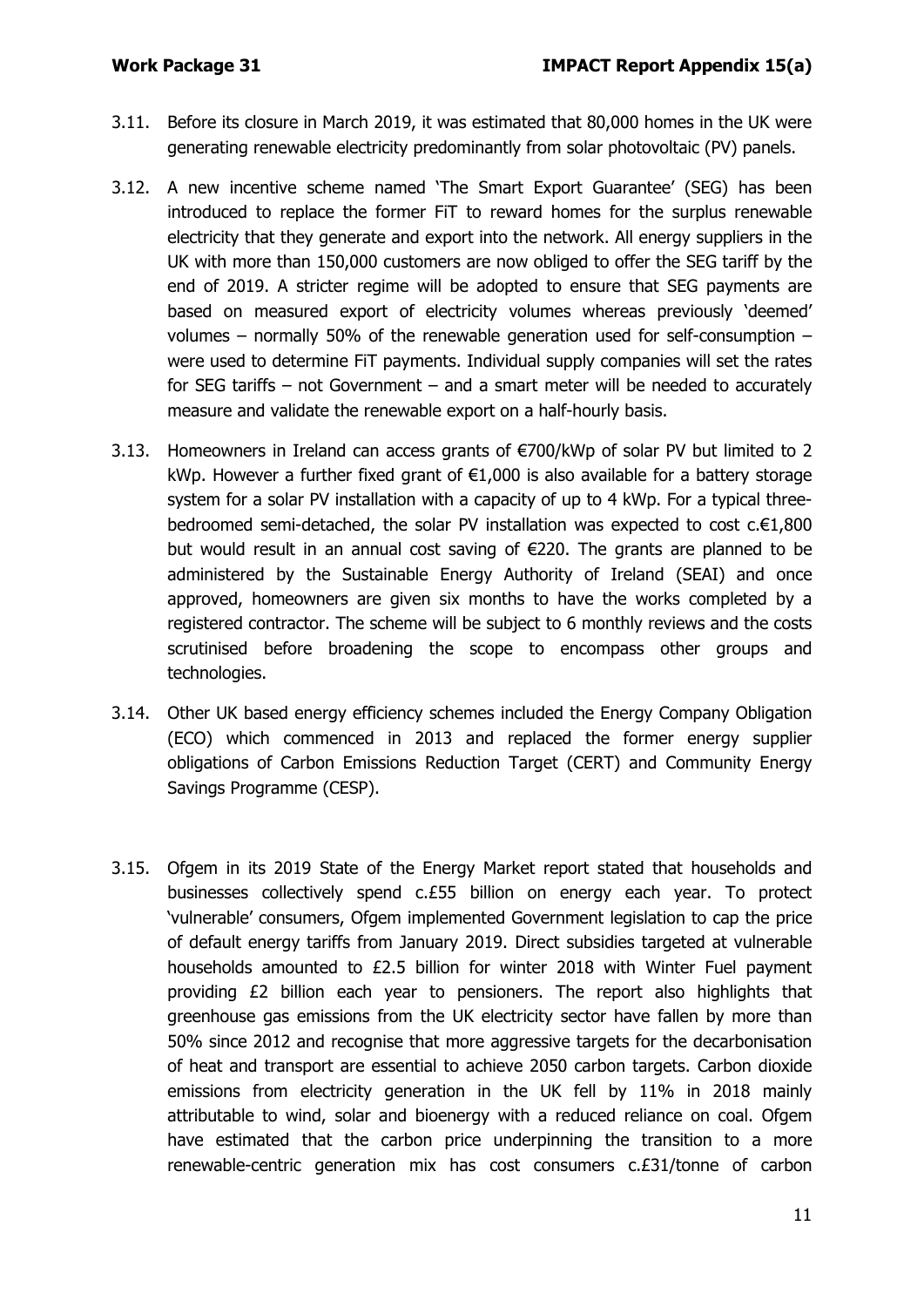emissions avoided between 2010 and 2018. Whereas small scale renewable subsidies have subjected consumers to costs of c.£322.

- 3.16. Decarbonisation policies comprised 11% of an average UK domestic gas and electricity bill in 2018 but the net cost to the consumer is regarded as significantly less due to the positive impacts of a downward trend in wholesale energy prices and taking into account the increase in tax receipts. Figure 3 indicates an absolute cost of £134/annum to the average energy consumer for environmental and social policies.
- 3.17. UK energy suppliers are becoming more innovative in their tariff and service offerings such as price-cap trackers and EV tariffs. The number of tariffs labelled as 'green' or 100% renewable' has reached 59 in June 2019 accounting for 34% of all electricity tariffs currently on offer across GB. Most EV tariffs are '100% renewable'.
- 3.18. MUA are embarking on a five year rollout of smart meters which will facilitate innovative and dynamic electricity tariffs
- 3.19. As of 1st April 2019, 'green' tariffs accounted for 4 million electricity accounts representing 15% of the total number of accounts.



Figure 3: Decarbonisation Costs that contribute to an average UK domestic dual fuel bill

3.20. The UK also introduced Renewable Heat Incentives to encourage the take up of renewable heat technologies such as heat pumps but this has been very low mainly due to the cost of installing heat pumps.

### **Cost of Decarbonisation Policies in the UK relating to the Electricity Sector**

3.21. Table 4 outlines selected UK Decarbonisation Policies in Electricity Sector and concluded that carbon prices represented the most important policy in driving emission reduction with large scale renewable subsidies representing the next most significant contributing factor. Therefore promoting small scale renewable schemes is not regarded as cost effective per unit of carbon reduction. However to gain engagement and commitment from the domestic sector to pursue energy efficiency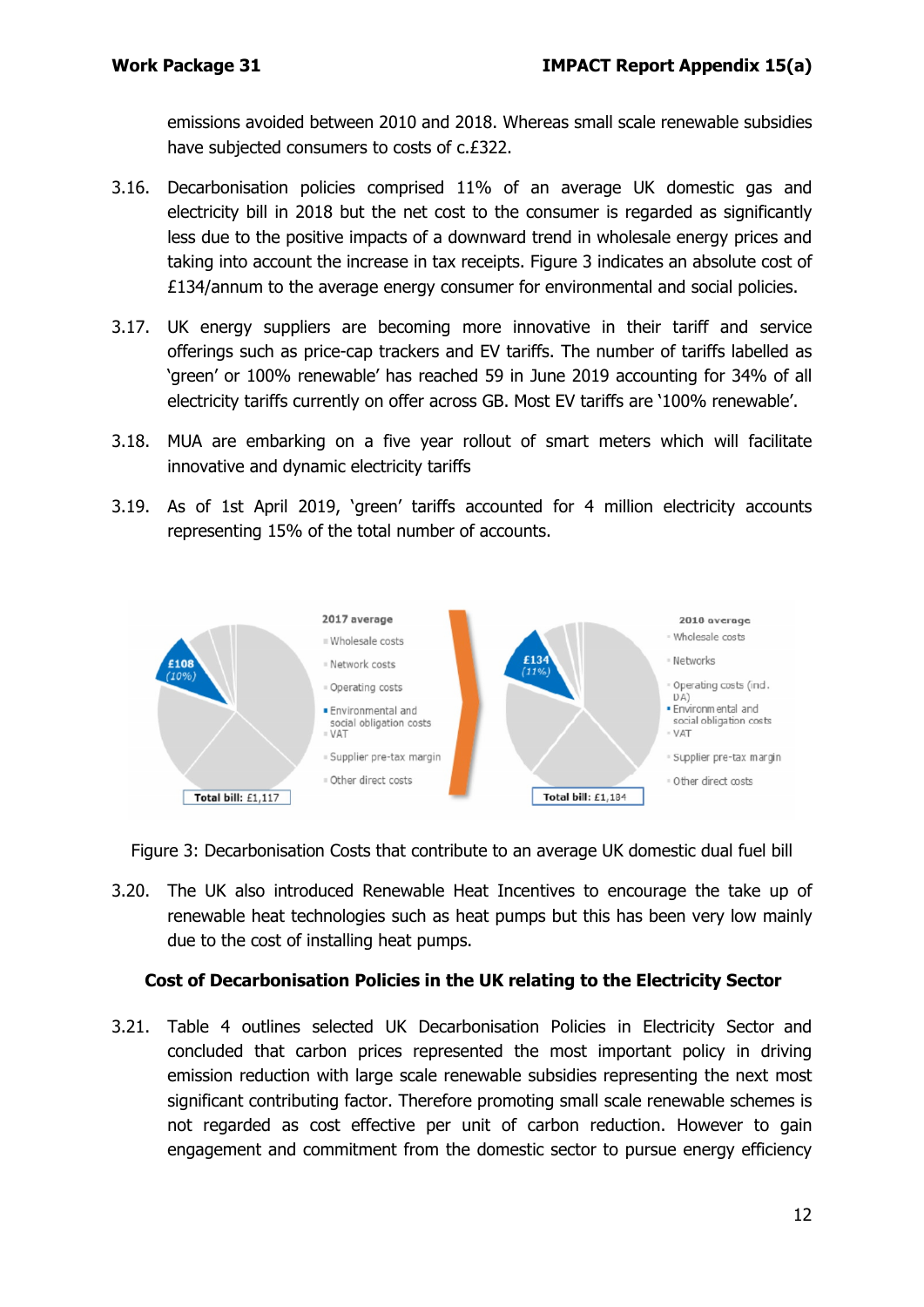measures is a required step and probably more financially rewarding in reducing heating costs than electricity related measures such as LED lighting.

3.22. More significantly Figure 4 demonstrates the estimated annualised consumer cost (2016 prices) of selected decarbonisation policies in the Electricity sector, 2010-2018.



#### Source: LCP and Ofgem analysis.

Note: Cost figures give estimates of the contribution to overall costs made by each policy, treated as independent from all the others. Because of interactions between policies, the sum of the estimates of net consumer costs is somewhat higher than the £41 billion consumer cost figure reported above.

Figure 4: Annualised Consumer Cost of selected Decarbonisation Policies

3.23. Moreover Ofgem estimated the average net consumer cost of Decarbonisation policies per tonne of  $CO<sub>2</sub>$  saved – as shown in Figure 5 – which highlights the substantially higher cost per tonne of  $CO<sub>2</sub>$  saved associated with small scale renewable subsidies.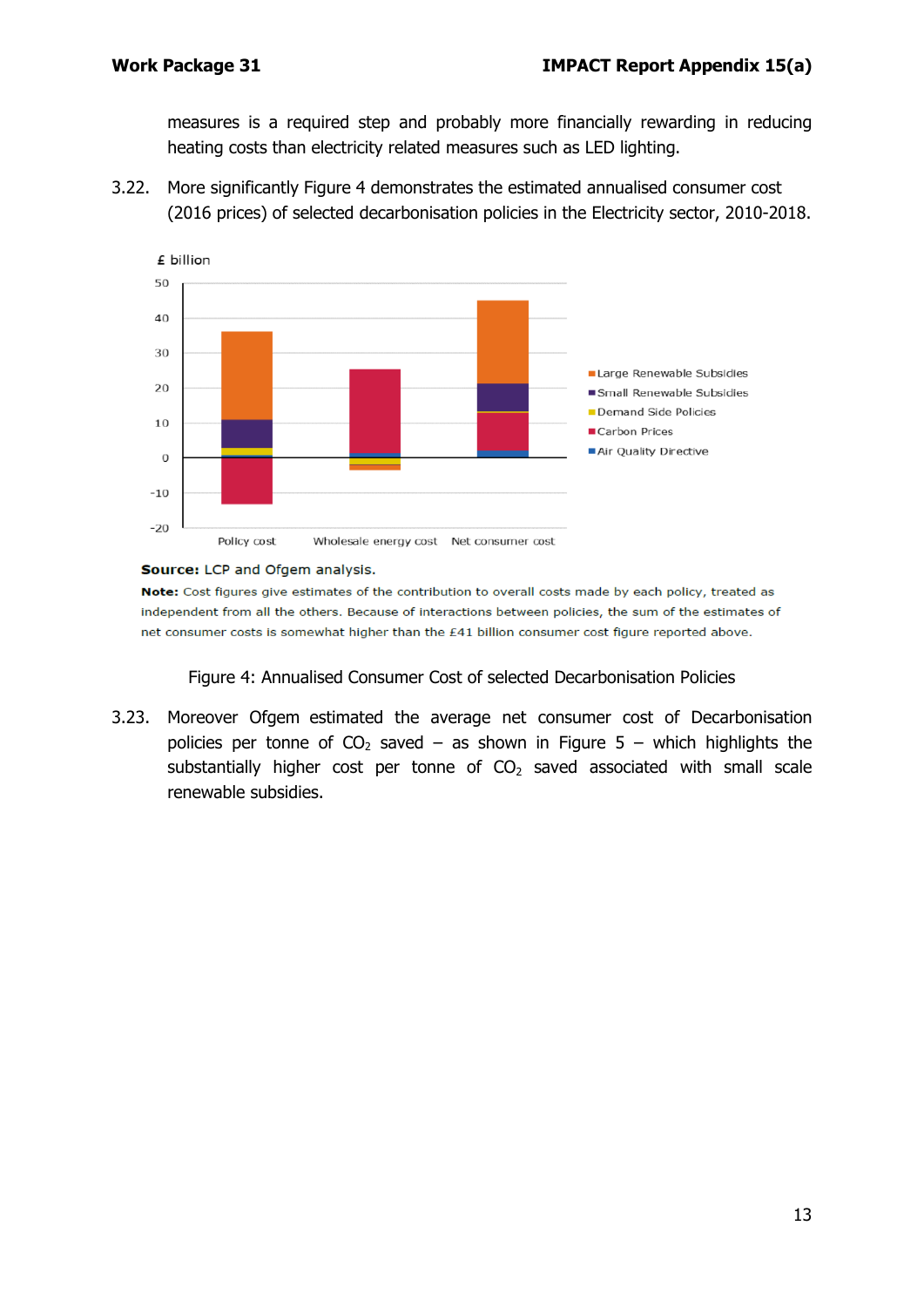

Source: LCP and Ofgem analysis.

( X-axis represents tonnes of CO2 saved)

Figure 5: Average Net Consumer cost of Decarbonisation policies per tonne of carbon dioxide saved, 2010-2018

3.24. Therefore it appears that the most economic and cost effective decarbonisation policies are those targeted at Demand side initiatives together with carbon prices to drive the transition of large scale conventional generation to a more renewable concentrated mix. Specifically demand side policies such as energy efficiency measures were the most effective for consumers costing just  $£21/tonne$  of  $CO<sub>2</sub>$ saved based on BEIS estimates of their impacts – but only contributed to 20 Million tonnes saved. Carbon prices were the next most cost effective at  $E31/tonne CO<sub>2</sub>$ saved but responsible for 320 million tonnes saved. Air Quality Directives cost £46/tonne while large scale renewable subsidies such as the Renewable Obligation cost £99/tonne. More significantly the FiT was the least cost effective, costing consumers on average £322/tonne saved and only saved 20 Million tonnes.

#### **Framework Agreement to encourage Distributed Energy Resources (DER)**

- 3.25. Manx Utilities' Sustainable Generation Tariff applies to renewable generation including micro wind or 'run of the river' water turbines, solar PVs panels or a combination arrangement.
- 3.26. The terms and structure of MUA's Domestic and Commercial Sustainable Generation tariffs are subject to annual reviews and therefore do not provide long term assurance to prospective homeowners considering investing in renewable generation the assurance that the currently attractive terms are not maintained throughout the design life of their 'green' investment. 'Grandfather' rights would need to be considered for existing and prospective domestic and commercial renewable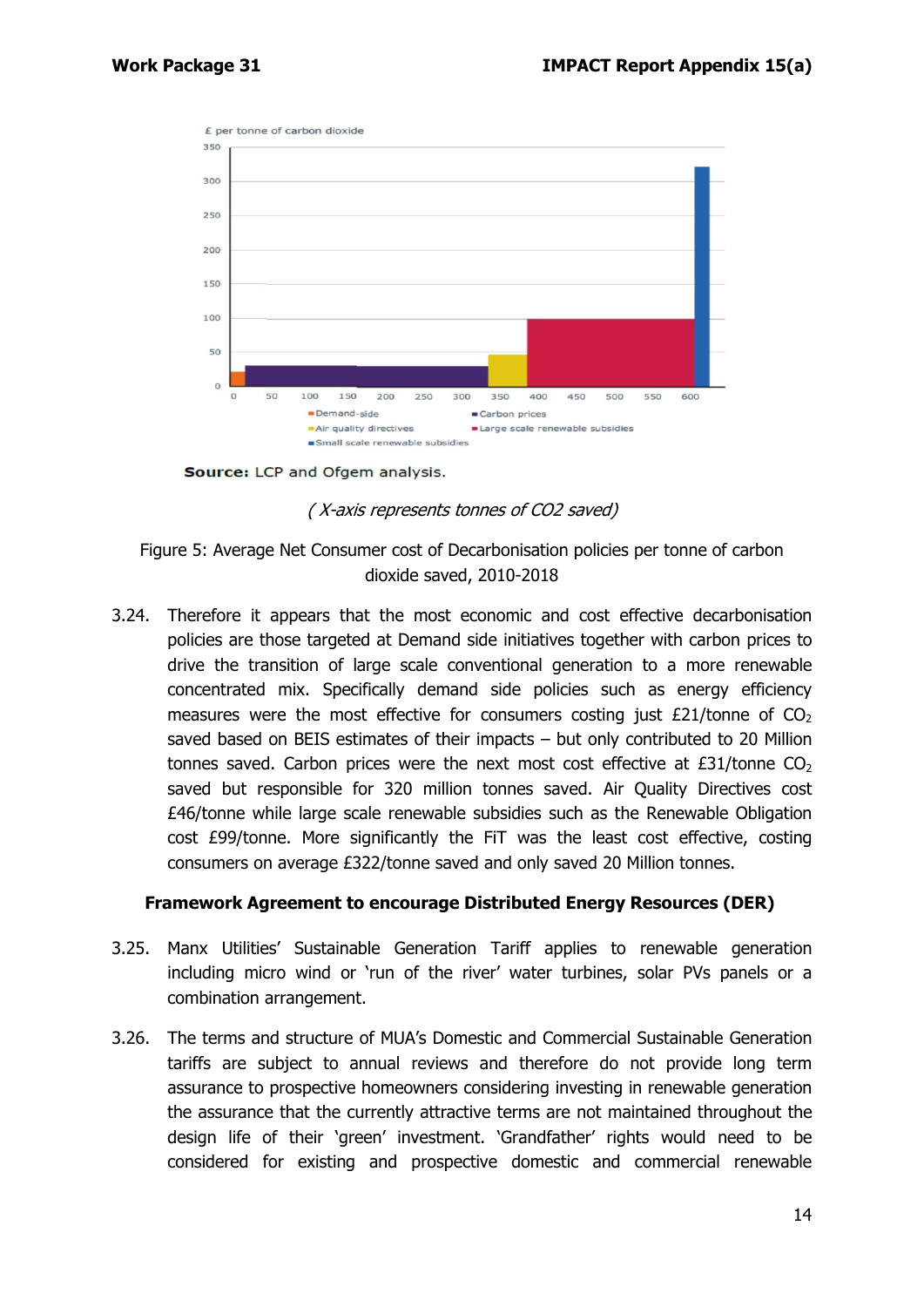investments where both the level of export tariff is 'guaranteed' throughout the life of the renewable scheme and no disadvantageous fixed standing charges are applied which impair the investment return for the project.

# **4. CONCLUSION**

- 4.1. Exploring extensively best practices in the UK to assess the most cost effective decarbonisation policies to transition to a net zero emissions position, the introduction of carbon prices appear to be the most cost effective solution and the use of small scale renewable subsidies appear to be the least cost effective strategy.
- 4.2. However to encourage individual and community engagement, some small scale renewable subsidies are required in the short term and this would best be implemented using a standard Framework agreement.
- 4.3. Key issues to be addressed by a new MUA Framework Agreement include:
	- Agreement on the baseline level of export tariff and some robust indication of the rate of escalation of the unit export price over the lifetime of the renewable investment project  $-$  in most cases this would be for 20 years;
	- No disadvantageous fixed standing charges imposed during the life of the commercial 'green' investment;
	- Currently MUA's industrial customers on a Maximum Demand (MD) tariff considering renewable schemes greater than 50 kW in capacity are subject to an onerous Reserve Demand Charge (RDC) which historically was levied on large scale Combined Heat and Power plant (CHP). A 'green' significantly lighter RDC should be levied on renewable self-generation which reflects the significantly smaller load factor that say solar PV installations impose on MUA's network system;
	- MD customers do not receive an export tariff for their renewable schemes. This should be changed to a level at a small premium to MUA's CCGT levelised cost of generation to reflect the green premium;
	- Surplus renewable generation from embedded 'green ' generation should be directed to future EV and HP households to guarantee a 'green ' supply and reduced carbon footprint.